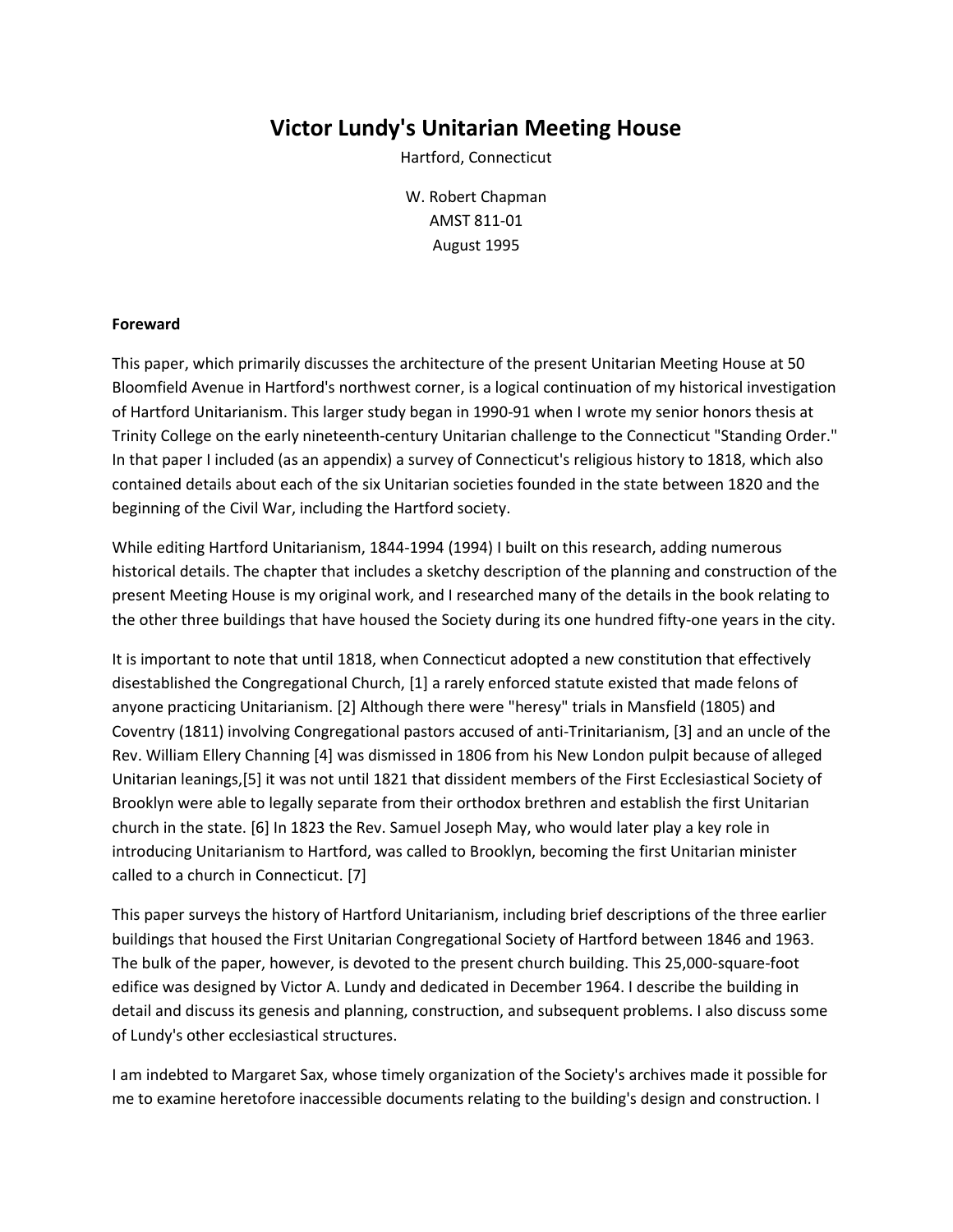would also like to thank Roy Cook, a church member and vice-president of the Farmington architectural firm of Russell Gibson Von Dohlen, for his careful reading of a draft of this paper and his cogent suggestions for its improvement.

The strikingly modern concrete and wooden structure at 50 Bloomfield Avenue that has housed the Unitarian Society of Hartford since 1964 is the fourth meeting house built and occupied by the church in its 151-year history. Variously described as a "spider's web" or a "space ship," the building's twelve reinforced-concrete piers "grow out of the ground and leap up to become cantilever supports for the sanctuary roof," according to its architect, Victor Lundy. [8]

The 350-seat sanctuary in the center of the main floor is surrounded by a 360-degree ambulatory, classrooms, offices, lobby, library, and a chapel behind the altar. The Payson Miller Chapel has a large window that allows nature to be quietly reflected upon. The concrete piers serve as partitions between classrooms and provide support for the steel bridge cables that support the sweeping, cedar plank roof. [9]

The roof over the sanctuary was designed to be lower than the one over the classrooms. Between the two roofs is a clerestory window that allows light into both the sanctuary and classrooms. The sanctuary houses an Austin pipe organ in the choir loft, and the tent-like wooden ceiling evokes the rays of the sun.



*Unitarian Society of Hartford, exterior view from Bloomfield Ave.*



*Interior view of Sanctuary showing altar and ceiling*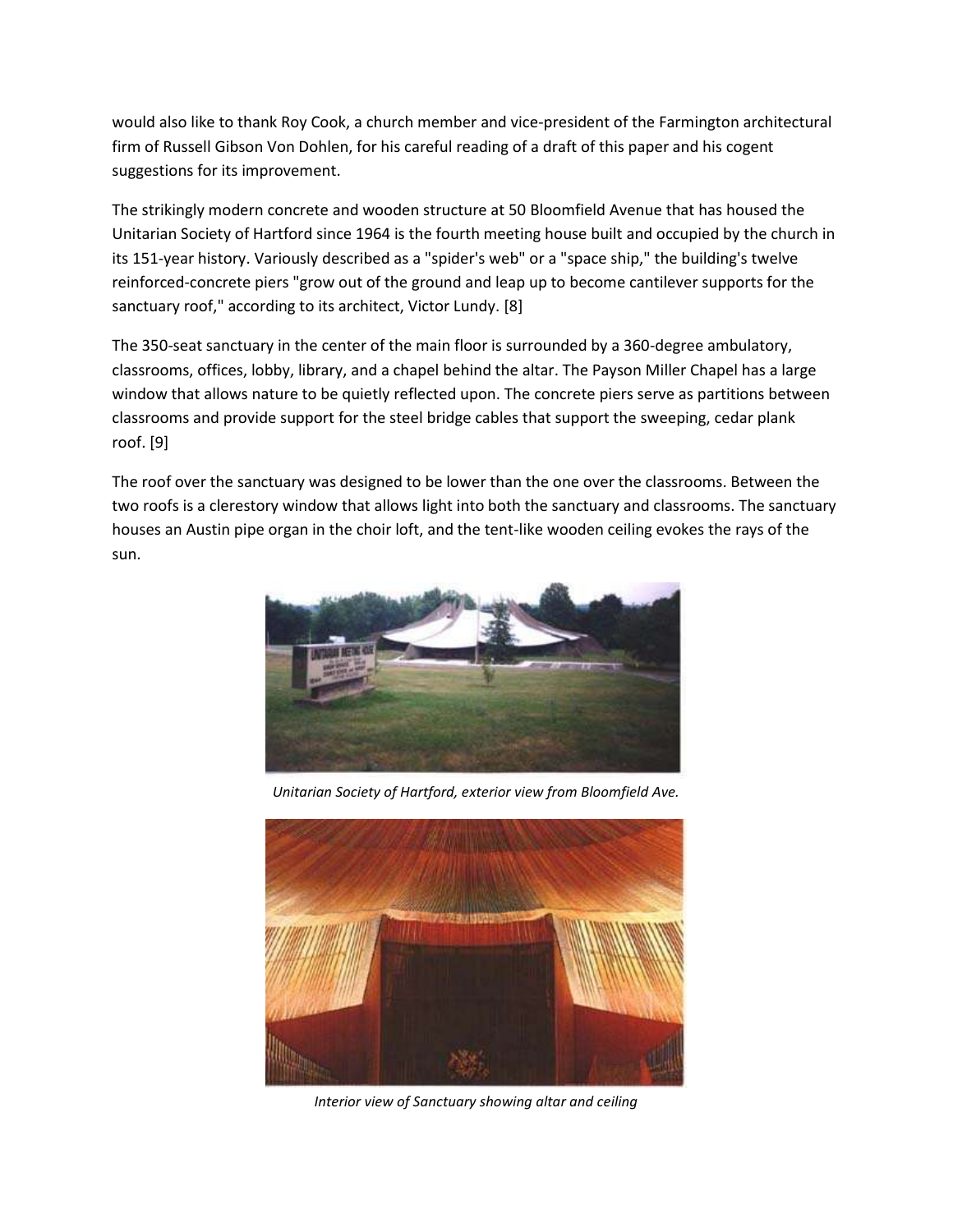The acoustical properties of the sanctuary are lively, lending themselves well to performances of chamber music and leading, over the years, to a symbiotic relationship between the Society and the Hartt School at the nearby University of Hartford: faculty and student recitals frequently take place at the Meeting House, often utilizing its Steinway concert grand piano. The ambulatory walls provide excellent exhibition space for artists, and portions of the building are regularly utilized by outside organizations for meetings and other activities.

When opened in 1964, the lower (or basement) level was left unfinished. Classrooms were separated from Fellowship Hall by furniture. Over the years a kitchen was installed and classroom partitions were added, all according to the architect's original plans. On the ground floor, carpeting added color and reduced the noise from foot traffic. In 1994 the building was made accessible to the physically handicapped through the addition of an elevator, linking the two floors.

The building grows organically out of the slope of the earth and its cedar roof soars towards the center above the sanctuary. The concrete piers and cedar roof add to the warm organic atmosphere. The entrance of sunlight from unexpected clerestory windows allow light and warmth into the center of the building, which would otherwise be oppressive. Since the roof is supported by bridge cables and the clerestory (as well as other windows) is made of plexiglass, the roof and windows move with the wind, thus generating creaking sounds that give the impression that the building is alive.

Architect Roy Cook notes that Lundy adhered in principle to Frank Lloyd Wright's philosophy of "enhancing" nature. "Because of how the glass and plexiglass windows meet the concrete piers and roof," Cook says, "the outside grass and trees and inside carpet and furniture flow in and out of the building. It is hard to tell what is inside and outside because you can see the piers and roof flow through the outside wall."



*Interior view of church office, showing how concrete piers organically unite interior and exterior.*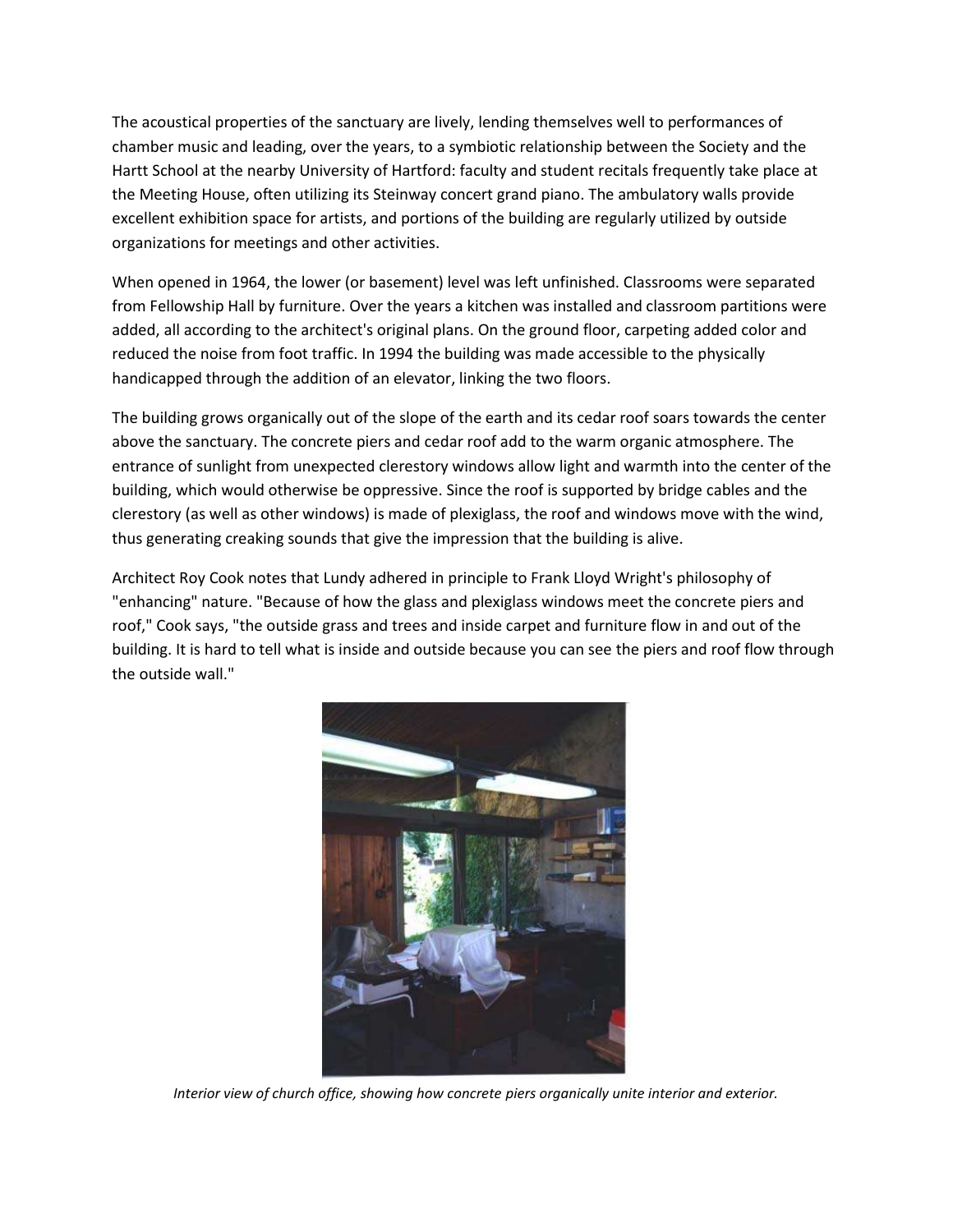

*Exterior view, showing Memorial Garden.*

\*\*\*

Unitarianism has existed in Hartford since 1830 when the Rev. Samuel Joseph May, pastor of the state's only Unitarian church (in Brooklyn), preached three sermons at Allyn's Hall on Jan. 24 to a total of seven hundred people. But not until 1844 was the First Unitarian Congregational Society actually formed. [10]

Within months the Society's leaders had contacted New York City architect Minard Lafever (1798- 1854) [11] about drawing up plans for a church building. Hartford Unitarians hoped to raise \$5,000 and were relying on an oral promise from the American Unitarian Association (AUA) to match that amount. Lafever agreed to prepare designs for such a church, but noted sarcastically that "the small amount of money which you propose to appropriate to the erection of your edifice will render the duties of the Architect decidedly more difficult than one that would cost double the amount, provided he produced an agreeable design." [12] Design and construction costs ultimately exceeded \$20,000.

Lafever's design for the Church of the Saviour was erected on the northeast corner of Asylum and Trumbull Streets in downtown Hartford. The cornerstone of the brownstone Gothic Revival structure was laid on May 24, 1845, and the building was dedicated on April 22, 1846. [13] Responding to AUA charges that Hartford Unitarians were being extravagant, the Society's first settled pastor, the Rev. Joseph Harrington, chided the Boston bureaucrats. "We must remember what Hartford is: Its antiquity...its wealth, its habits, its respectability, its tastes,-- and we must have a church there in keeping with these things." Defending the unexpected final cost of the building, Rev. Harrington added that

*...a sum that may seem extravagant under some circumstances, may seem almost niggardly under others.... Among all the places where I have ministered, I have found no where so noble a zeal...have no where witnessed so generous pecuniary sacrifices. [14]*

But while Hartford Unitarians were able to raise \$7,000, the AUA provided only \$900. [15] In June 1852, Rev. Harrington resigned and moved to San Francisco. Debts related to the building's cost contributed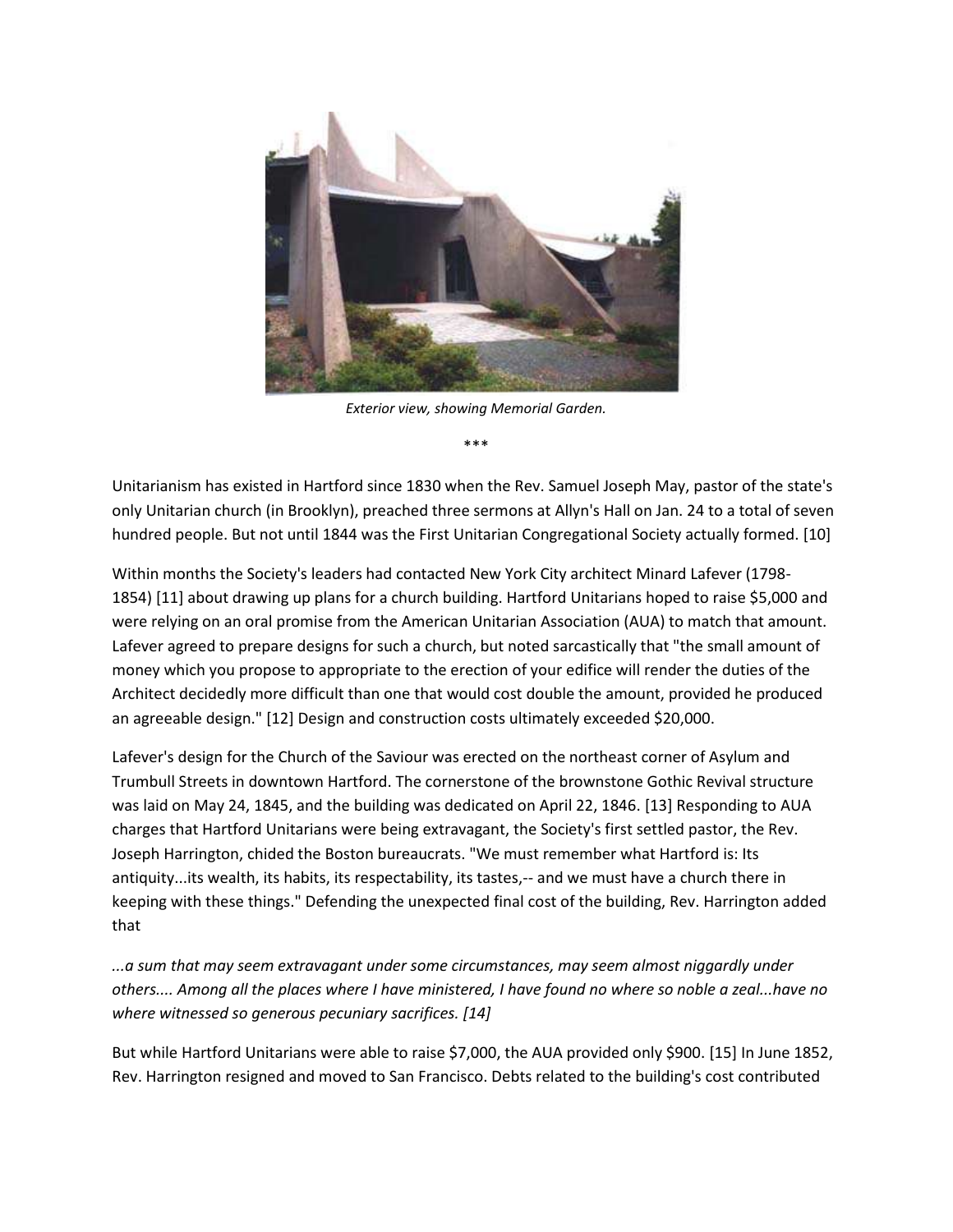greatly to the Society's decline, during the next five years. In 1857 the Society voted to suspend ecclesiastical services indefinitely. By the end of the 1850s the Society owed its creditors about \$4,000.



*The Church of Our Saviour, Corner of Asylum and Trumbull Streets, Hartford, CT (1846-1860)*

At the 1860 annual meeting the trustees voted to sell the building and property to the Charter Oak Bank of Hartford, the proceeds of which were sufficient to pay off all the Society's debts and leave a balance of approximately \$20,000. Two years later the bank sold the building to a new Episcopalian congregation, which dismantled and moved it to 122 Sigourney Street in the city's Asylum Hill neighborhood, where it was reconstructed as Trinity Church. [16]

Between 1857 and 1877, the church had no regular services or resident pastor, but did conduct annual business meetings and occasional religious services in public halls. By the end of the Civil War in 1865, the trustees' astute investments had produced a balance of over \$31,000; by 1872, the total was \$50,000. [17]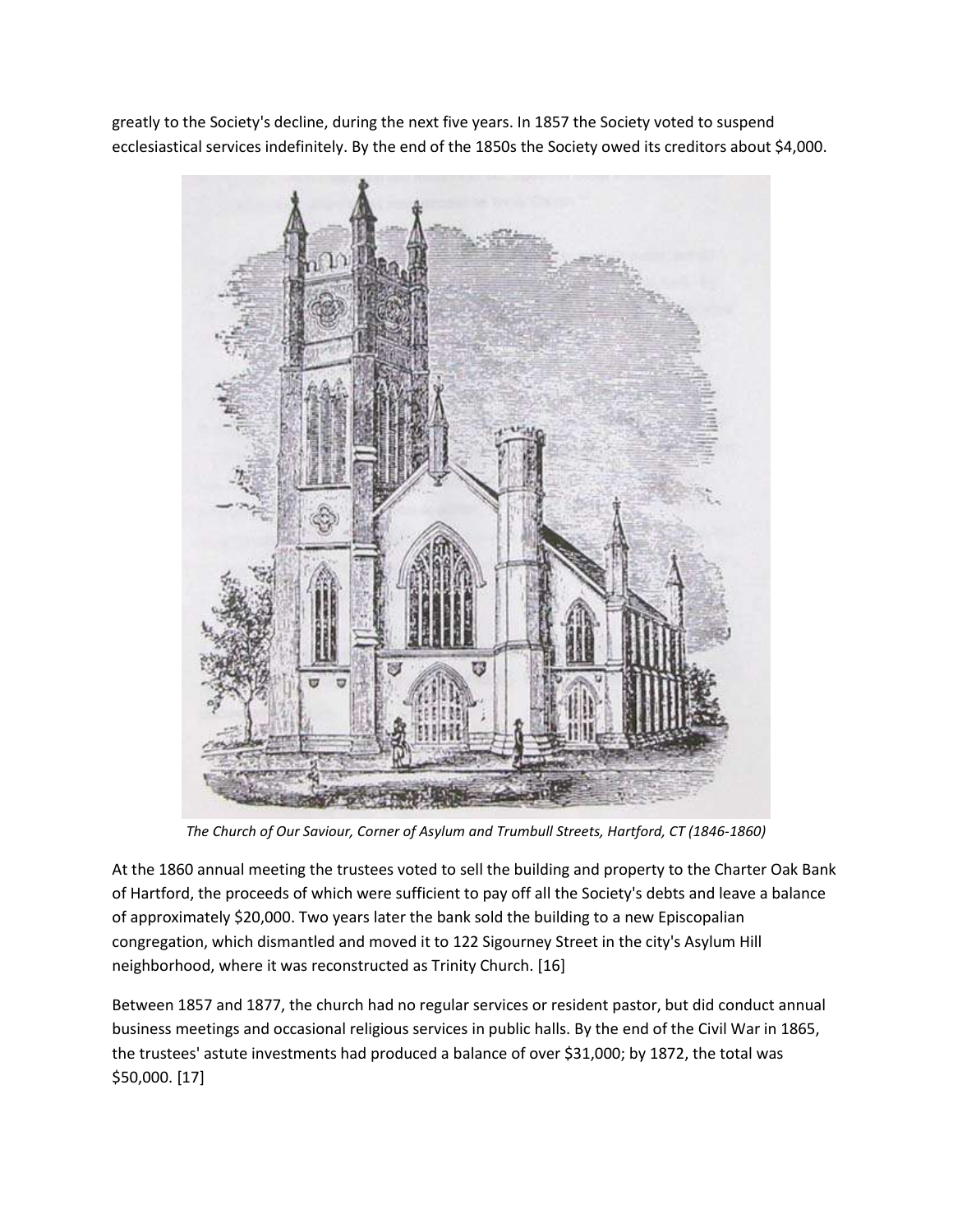In 1877, with assets approaching \$70,000, a new effort was made to revive the Society. Services were at first held in Roberts' Opera House, then moved to the Representatives' Hall of the Old State House, and finally to a section of the Cheney Building. Construction of a church building was begun in the late spring of 1880 and, on April 3, 1881, Unity Church on Pratt Street was formally dedicated. [18] The plain, redbrick Romanesque structure with a square tower over the front entrance seated approximately 700 people; better known as Unity Hall, it doubled during the next four decades as one of Hartford's leading concert and lecture halls. [19]



*Unity Hall, Pratt Street, Hartford, CT (1881-1924)*

The Unity Church building was sold in 1917, although the Society continued to hold services there until 1924 (when it was finally razed). During that interval, there was much discussion among the membership concerning whether a new building should be constructed downtown or in an outlying area. The former view finally prevailed and the 215 Pearl Street site was purchased in 1921.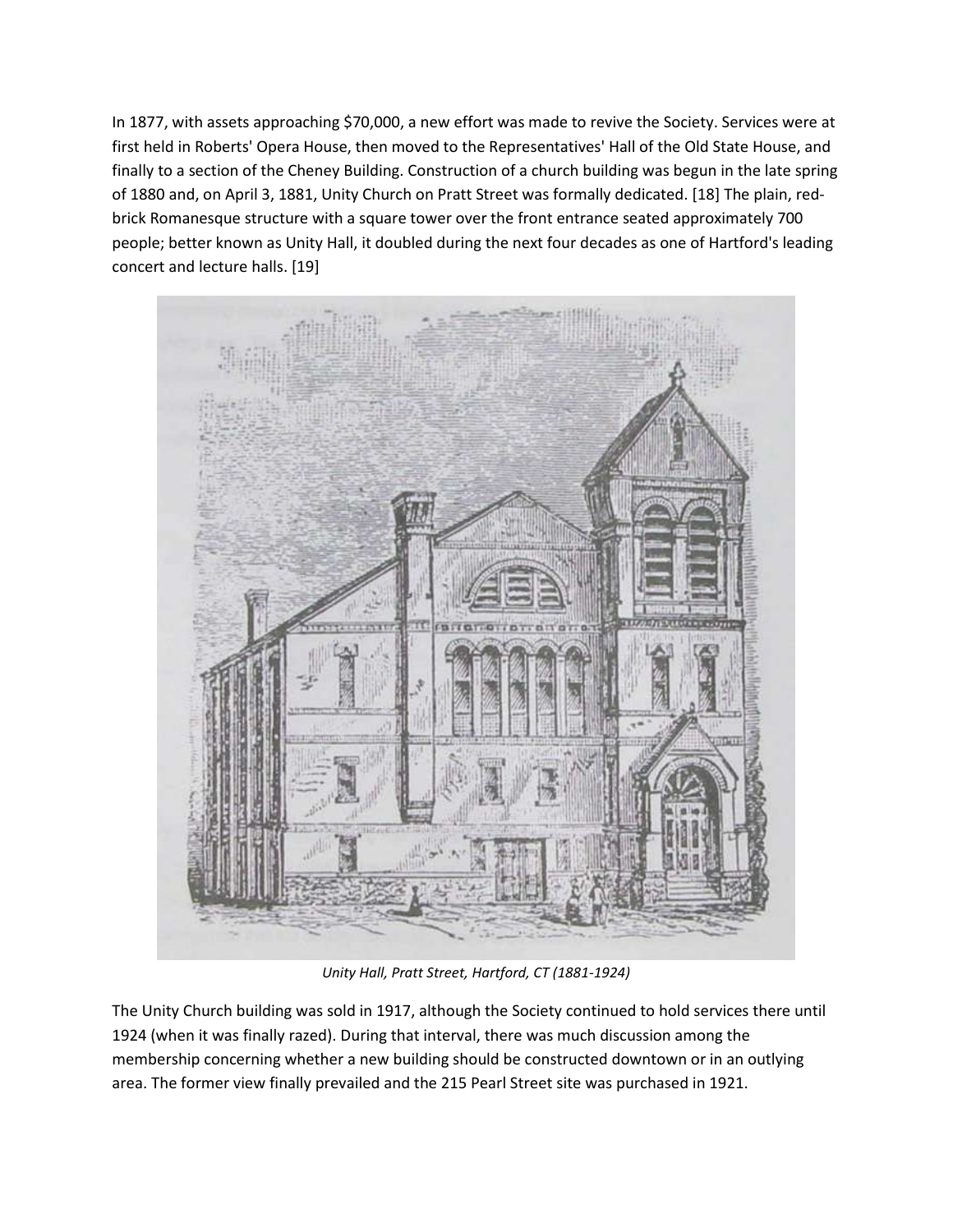A new church, designed by Hartford architect Milton E. Hayman, [20] was built in 1924 at a cost of \$125,000, and dedicated on Nov. 30. Historian Nelson Burr described the Pearl Street Meeting House as follows:

*It is a long, narrow building in Classical style, the lower story of the façade of white stone, the rest of red brick. The front entrance, in Classical style, is surmounted by a pediment bearing the inscription: FIRST UNITARIAN CONGREGATIONAL SOCIETY OF HARTFORD. Above is a large Palladian window. The vestibule, flanked by small office rooms, leads to an octagonal hall with stairs to the second floor. The auditorium, without windows or skylight, is illuminated by five lanterns suspended from the middle of the ceiling, and by indirect lighting in the chancel. The style is strictly Classical, white with mahogany trim. There is a font, also a reading desk and a pulpit, but no Communion table, as the Communion is not observed. The organ is located behind the chancel, and there are facilities for broadcasting the services. [21]*



*First Unitarian Congregational Society, 215 Pearl Street, Hartford, CT (1924-1963).*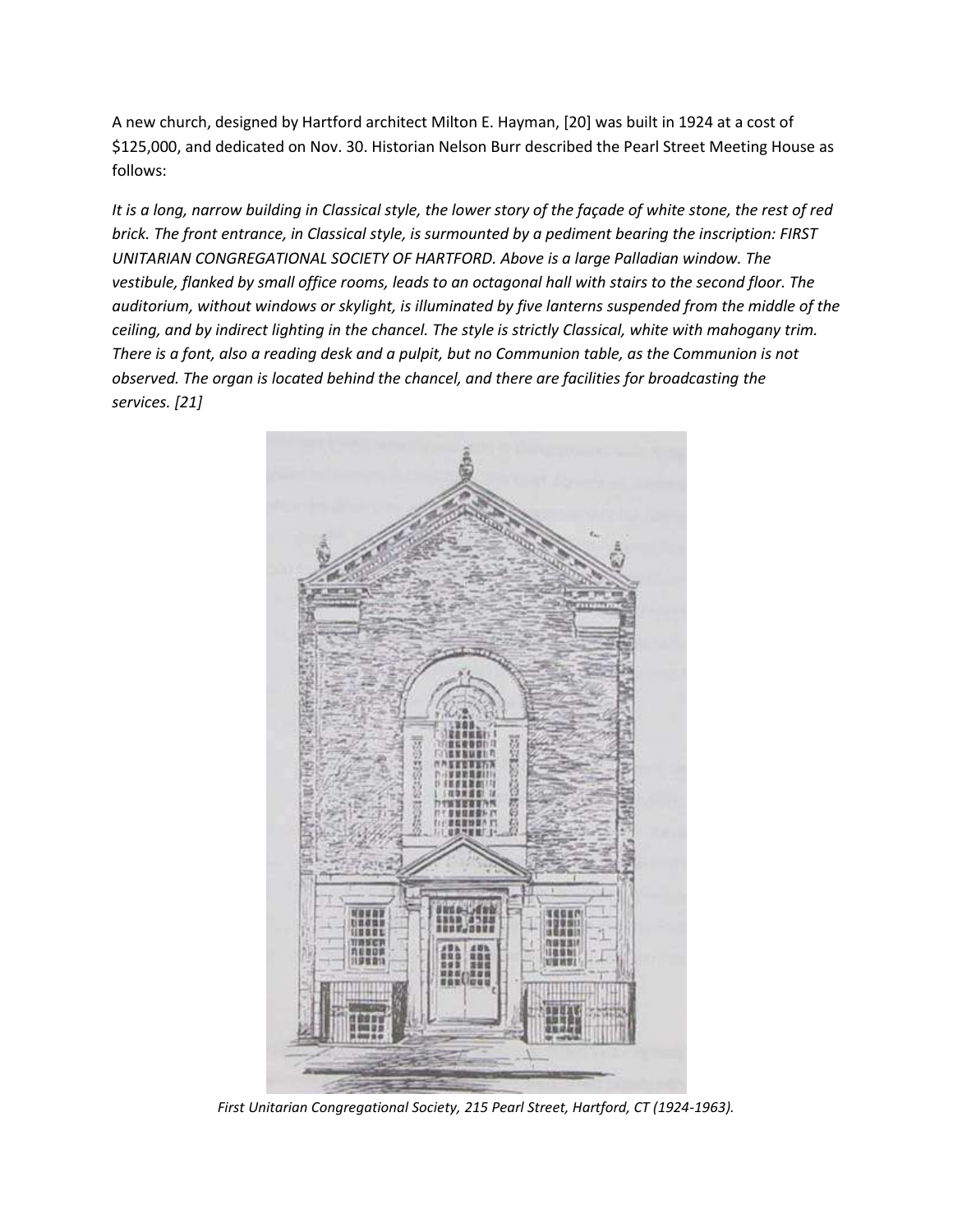With a membership approaching four hundred and a sanctuary that could seat only about 250, it was evident by 1956 that the Pearl Street Meeting House was in danger of bursting at the seams. Basing its projections on statistical trends, a Church Planning Committee recommended that the Society construct a new church building within the next five years. [22]

Unable to locate a suitable site in downtown Hartford and unwilling to see the church split in two, the Committee voted in November 1958 to move to the city's outskirts. But four years were to pass before the Society acted on that recommendation.

In April 1962, the Pearl Street property was sold to Congregation Ados Israel, the oldest Jewish congregation in Hartford, for \$85,000. The sales agreement stipulated that the Jewish congregation be allowed to remain in their synagogue until the Society was able to move to a new building. [23] The following year, in June 1963, the Society bought six acres of land for \$50,000 from the Watkinson College Preparatory School on Bloomfield Avenue, [24] in a meadow that borders the Children's Village on Albany Avenue. The Society immediately vacated the Pearl Street Meeting House and temporarily moved to the Connecticut Council of Churches building on the campus of the Hartford Seminary, 60 Lorraine Street, while awaiting completion of its new Meeting House.

The building campaign, under the leadership of J. B. C. "Tommy" Thomas, was launched on April 21, 1961, with a goal of \$40,000, which would bring available building funds to \$400,000. That goal was reached within two weeks. Although the Rev. Payson Miller, who was about to complete a twenty-year pastorate in Hartford, had planned to retire in May 1961, he changed his mind a month before that date, apparently reinvigorated by the prospect of building a new Meeting House. The chairman of the Building Fund Committee, who effectively doubled as clerk of the works, was J. Garland Pass, Jr., of Avon.

In April 1961 the Society Council chose New York City architect Victor A[lfred] Lundy (b. 1923) to design the new Meeting House. Rev. Miller, who worked closely with Lundy on the preliminary design phase, reportedly told the architect that he envisioned "something that came up out of the ground" and symbolized the belief that all religions are but so many paths to a single, all-pervading Reality, a belief shared by Hindus and many Unitarians. Lundy clearly reflected this theological statement in his design, ensuring that none of the twelve concrete piers is identical in either height or form. Having previously worked with Unitarians in Westport, Lundy was familiar with their theological liberalism. "Unitarians believe there are many approaches to the Truth that unites them," he wrote. "I tried in this church for a symbolic and lyrical interpretation of the Unitarian Church." [25]

Lundy's outline specifications were completed in January 1962, and his formal plans for the new Meeting House were unveiled in June.

Twelve concrete walls radiating out from the central sanctuary and rising fin-like above the roof give a distinctive form to the polygonal building. The sanctuary, in the center, will receive daylight indirectly

\* \* \*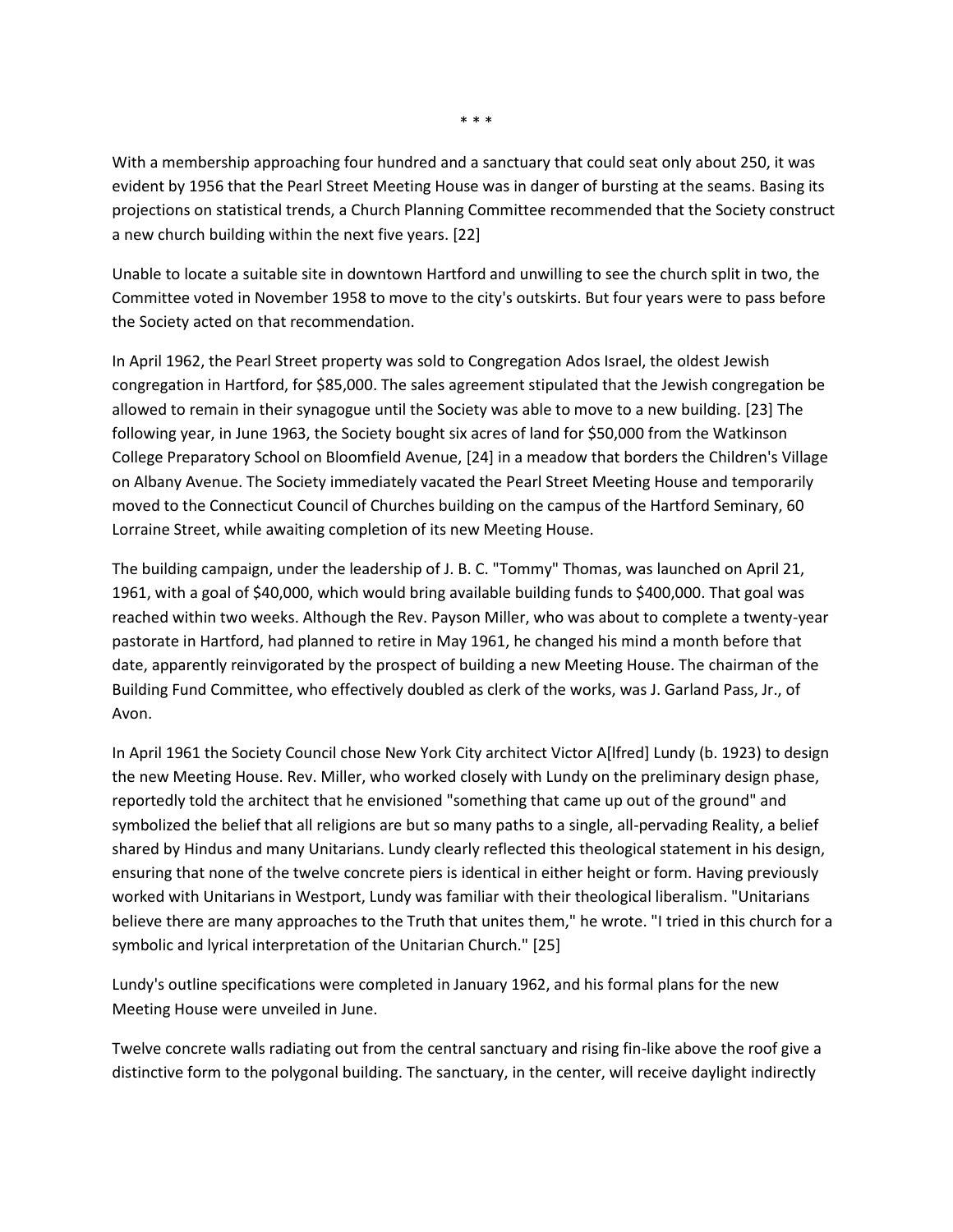from a band of high windows just below the outer roof level. The wooden roof deck over the sanctuary...will be suspended by steel cables hung in a cobweb pattern from the radial walls.

In the February 1962 issue of *Architectural Record*, Lundy described the Hartford design:

*The site lies on a gently sloping hillside overlooking Hartford, approached from on up the slope. It gives one the feeling of being able to see it from all directions and to see out from it in all directions. The concept is that many points of view draw together and become united in the center. One may start in one of many directions to reach the unity of the center; a unity of equality. The congregation specifically asked for a "closed" sanctuary; one that directs attention inward rather than outward.*

*From outside, there is a sense of being able to enter from any direction; which is so. The building rises towards the center, the high points forming a ring of reverse skylights which will throw colored light backwards upon the white walls of the sanctuary. A delicate ceiling tapestry of radiating thin wood members will further diffuse the light.*

*Two orders discipline the scheme: the order of plan, and the order of height. The sanctuary is at the center, ringed by a circular ambulatory--with three small interior courts at approximately the third points for visual relief. These separate the chapel (back of the altar), and define play spaces for children. Radial spaces contain Sunday School rooms, offices, toilets, etc. The lower floor centers on a central multipurpose room, ringed by ancillary spaces. The order of height simply allots scale and importance to specific spaces in relation to their functional significance, i.e., chapel highest, then lobby, library, children's rooms by age, etc.*

*The concrete radial walls start low on the periphery, grow out of the ground, and leap up to become cantilevers that support the sanctuary roof. A system of light beams 16 or 18 ft. apart will run concentrically and carry the 4 by 6 double tongue and groove wood decking. A thin `eyebrow' skylight will occur at every beam, worked in conjunction with the partitions below, and arranged so that extensions of the decking will hide the light source. [26] With the lights on at night, there should be an interesting effect created by the random bands of light--like stepping stones. To preserve the ceiling tracery effect, the sanctuary roof beams will be placed on top, with a radial lacework of thin wood members as ceiling. All roof surfaces will be covered with thin cedar members. [27]*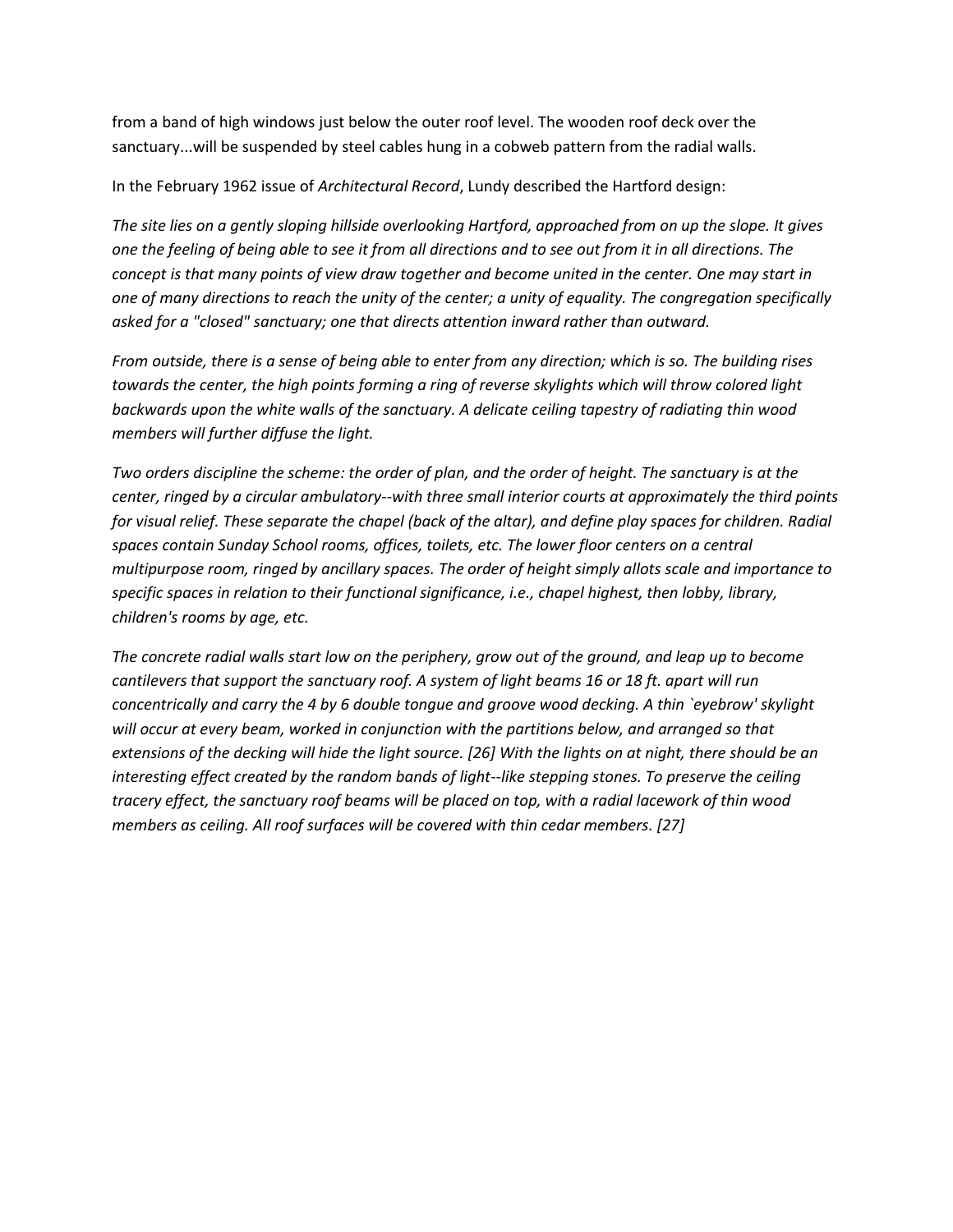

*Closeup (from below) of cable-supported roof.*



*Interior view of Payson Miller memorial Chapel.*

The plans proved controversial, with many members favoring a more traditional design. A major objection was the cable-hung roof, whose boards were to be covered by tar paper, paint, and a spray-on roofing material that proved highly susceptible to water leakage. [28] Each section of the roof is supported by between four and six 2-inch-thick steel bridge cables. (Within months of the building's completion, the architect complained to the contractor that water leakage had "ruined the finish on one of the pews and...loosened the veneer in several places." [29]) But most of the objections to the design were overcome and Lundy's plans were approved on Dec. 1, 1962. Matthew J. Reiser of West Hartford was named general contractor, and ground was broken on March 22, 1963. [30]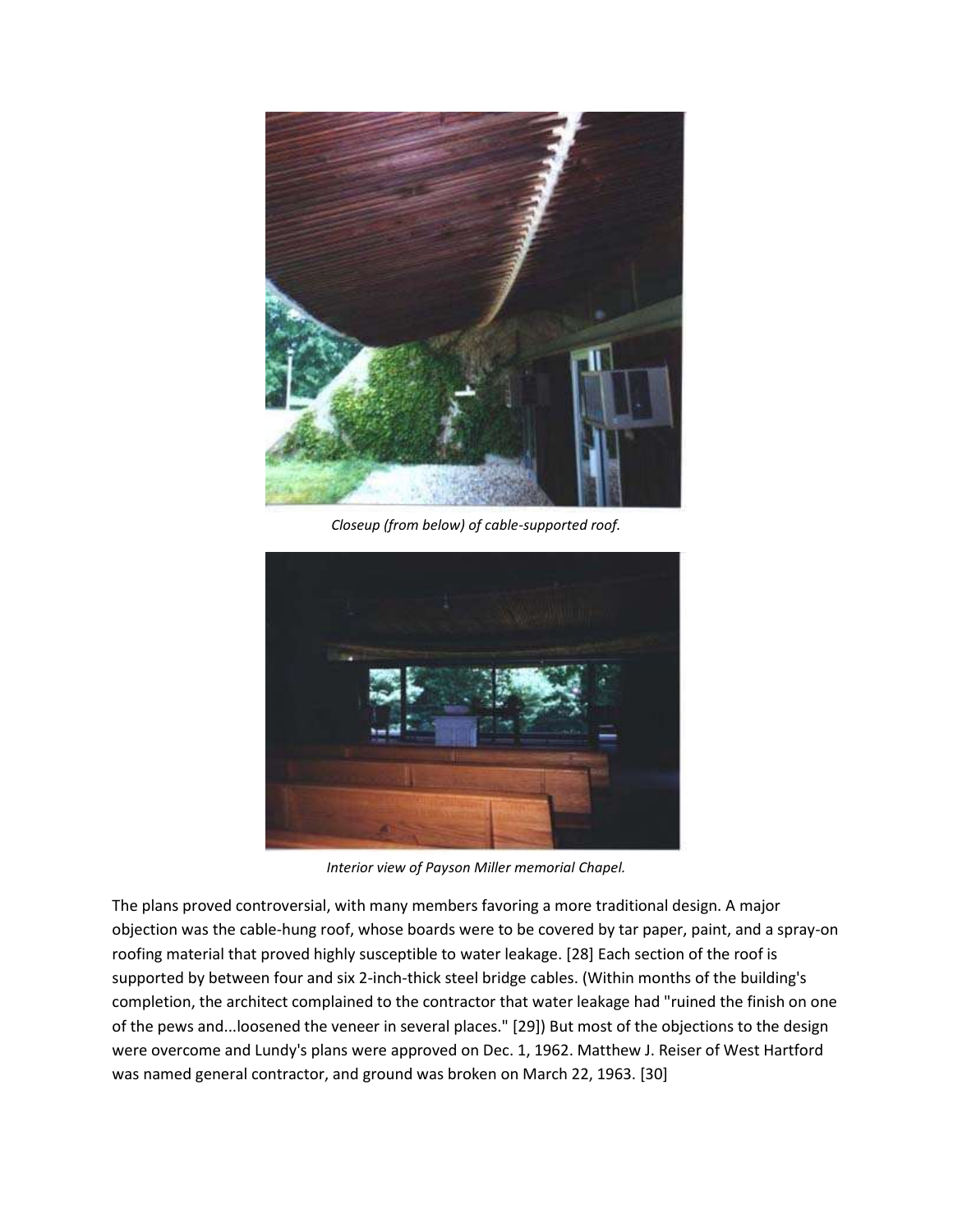Not surprisingly, there were problems with the contractor and sub-contractors. Lundy and Reiser squabbled over many issues, including an extra sandblasting of the concrete piers so as to achieve a uniformity of color. With the dedication only a month away, Building Committee Chairman Garland Pass, in exasperation, wrote a sarcastic letter to the president of Austin Organs, which had informally warned the Society that less-than-perfect working conditions in the unfinished sanctuary might make it impossible for them to complete the installation of their "delicate instrument" on time.

*We are fully aware that your organ is a "delicate instrument." As far as that goes this entire building is "delicate"--there have been a host of revisions, changes and conflicts that have presented problems to all parties concerned, but every contractor so far has managed to work them out. There is no reason that your company must be the exception and have ideal and problem-free conditions under which to work. Your problems when compared to those of the general contractor are pitiful. We now have both heat and light in operation at the building and you have free use of both. There are more than eight hours in a day and more than five days in a week. We suggest that you consider their use. [31]*

The organ company got the message and completed the work in time for the dedication, which took place on December 6, 1964, [32] with the Rev. Nathaniel Lauriat, the congregation's eleventh pastor, presiding. [33]

\* \* \*

At the time he received the Hartford commission, architect Victor Lundy had already designed St. Paul's Lutheran Church in Sarasota, FL (1960), and the First Unitarian Church in Westport, CT (1961); he would later design the Westminster Unitarian Church in East Greenwich, RI; the clubhouse at the Bay Hill Country Club in Orlando, FL, the Sierra Blanca Ski Center at Lincoln National Forest, NM, the Church of the Resurrection in East Harlem, NY, the U.S. Embassy in Colombo, Sri Lanka [Ceylon] (1964), and the U.S. Tax Court in Washington, DC (1976).

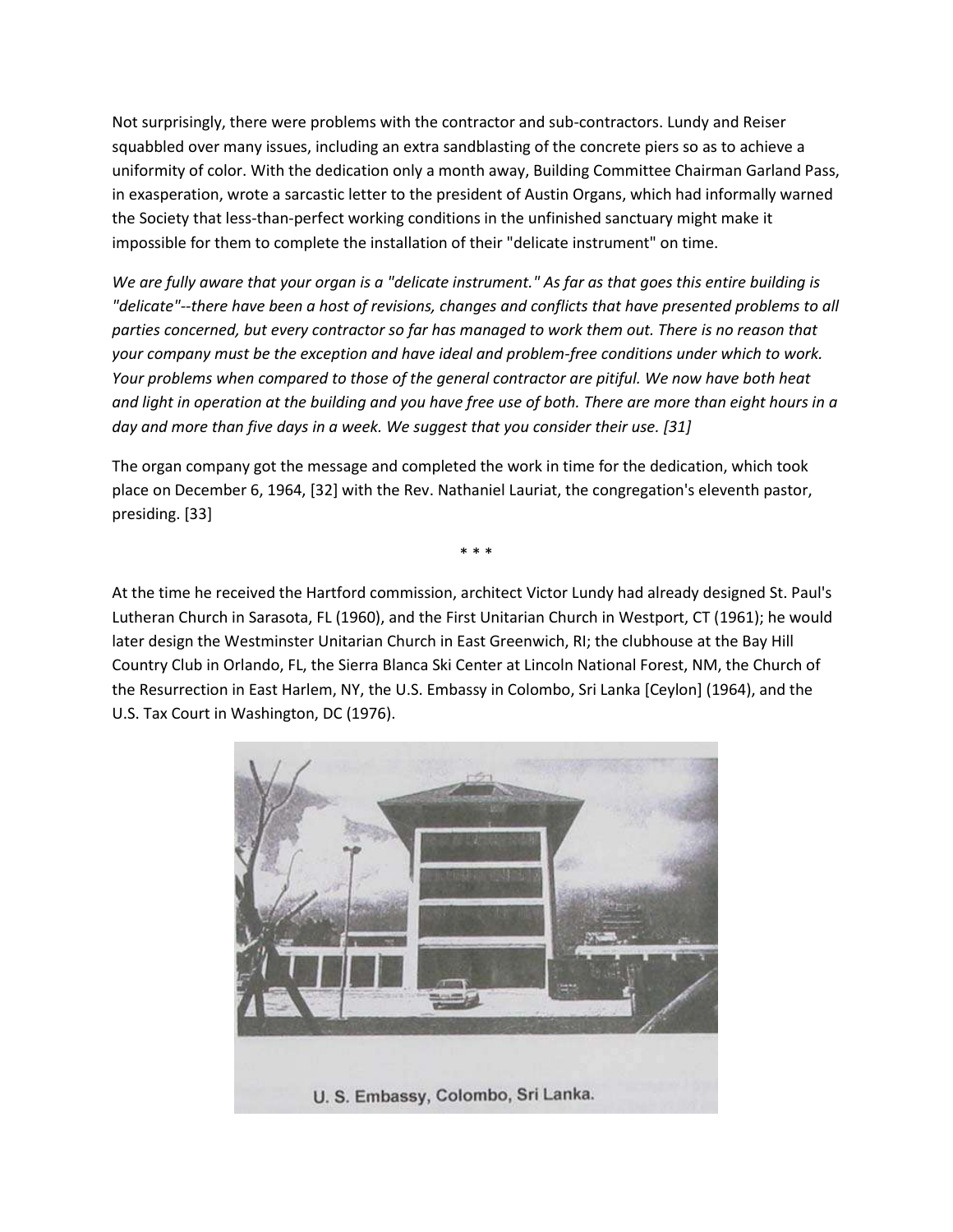

Born in New York City on Feb. 1, 1923, Lundy was graduated from Harvard College in 1943. Returning to Harvard following World War II, he earned his master's degree in Architecture in 1948. Lundy began private practice in New York City in 1951, and briefly re-turned to his alma mater as Visiting Lecturer in 1957. He also guest-lectured at the University of California at Berkeley (1958), University of Florida (1958), Columbia University (1963), and Yale University (1964).

The American Institute of Architects twice awarded Lundy its Award of Merit, in 1960 and 1966, and its First Honor Award in 1965. [34] Although he maintained an office in Guilford, CT, Lundy essentially remained in New York City until 1980, when he moved his practice to Houston. [35]

Lundy's architecture has been described as "serene, quiet, delicately balanced and carefully resolved...not synthesized from purely intellectual concerns." [36] "I strive to make a perfect thing...I seek equilibrium," Lundy once claimed. "I do things intuitively, by sheer work, by the act of doing, testing, trying over and over until I get the ultimate irreducible expression of what it is I am after," he explained.[37]

*My buildings tend to have a strong, easily recognized image, because I try to make architecture say something boldly, clearly, simply. The great ideas in art are not covered over with complicated layers of intellectualism. The great artists are primitives, and what they say touches on fundamental ideas common to many men. [38]*

The simplicity of Lundy's work is nowhere more evident than in St. Paul's Lutheran Church in Sarasota, Florida. "At a time when so much building is either angry and chaotic or competent and sterile, I wanted to...make a serene, perfectly simple space," Lundy said. "I wanted a form that developed logically out of engineering, proportions, dimensions, and purpose. The result is a tent form, one of the most ancient of enclosures." [39]

In East Greenwich, RI, Lundy adhered to "the Unitarian insistence on man's relation to nature." The site includes a rock formation" that rises high to form the edge of a plateau with an attractive view of the surrounding...countryside." Westminster Unitarian Church "nestles into the hill, using the stone floor in terraces where that idea will work." Parts of the rock ledge were used as the actual floor, and outcroppings were included in the walls. [40]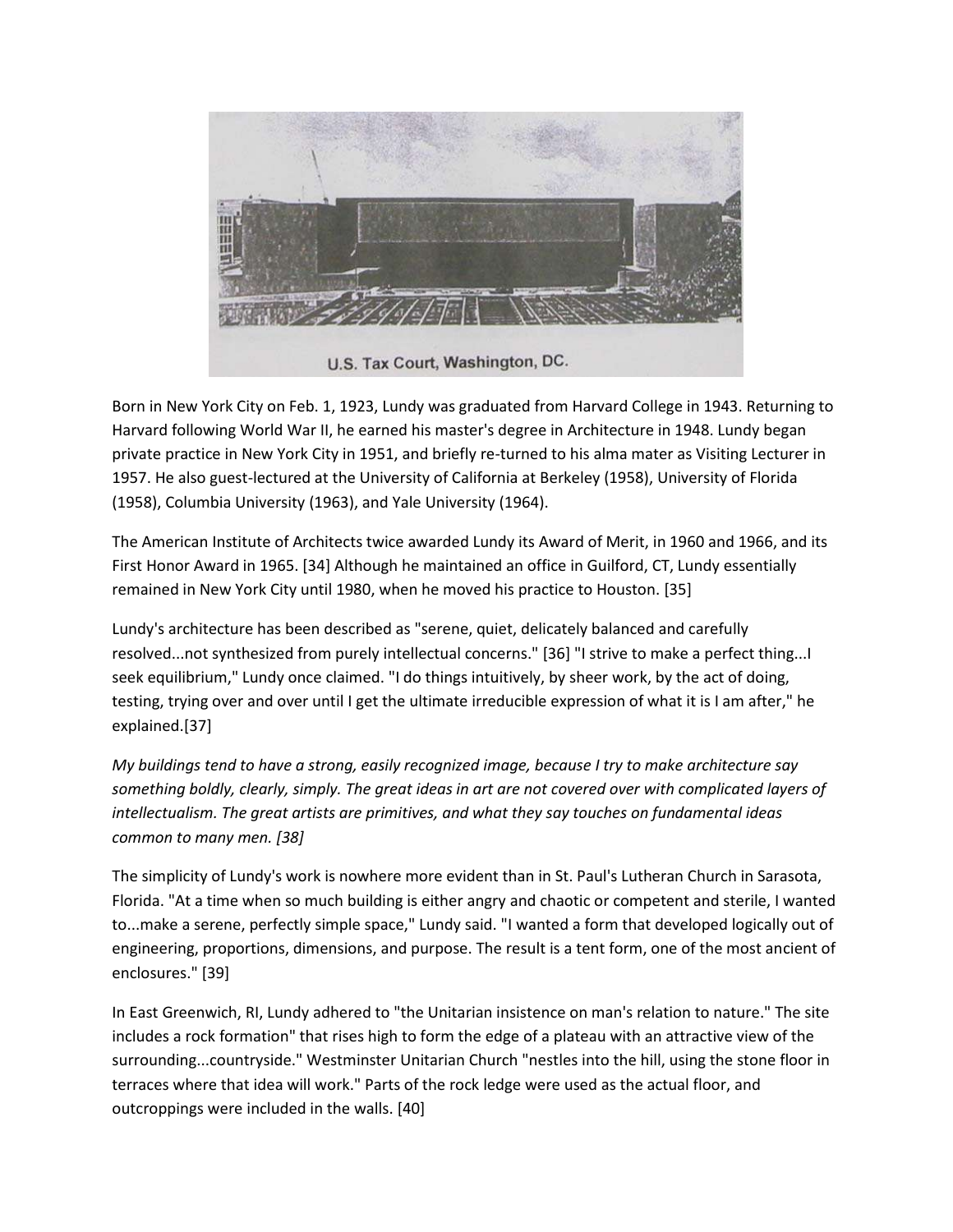

*Westminster Unitarian Church, East Greenwich, Rhode Island*

A different challenge was the Church of the Resurrection in New York City's East Harlem. Located on 80 x 100 ft. lot, the church is hemmed in by old tenements in one of New York's seamiest neighborhoods. "The two-story scheme locates the sanctuary on the upper floor, since the only dimensional freedom was upward, and some height could be gained this way," said Lundy. "This idea led to the concept of a long, easy ramp as transition from the street; the creation of an artificial hill...up which one slowly climbs in an enclosed space to burst finally into the glowing, upward-reaching spaciousness of the sanctuary." [41]



*Church of the Resurrection, East Harlem, New York City.*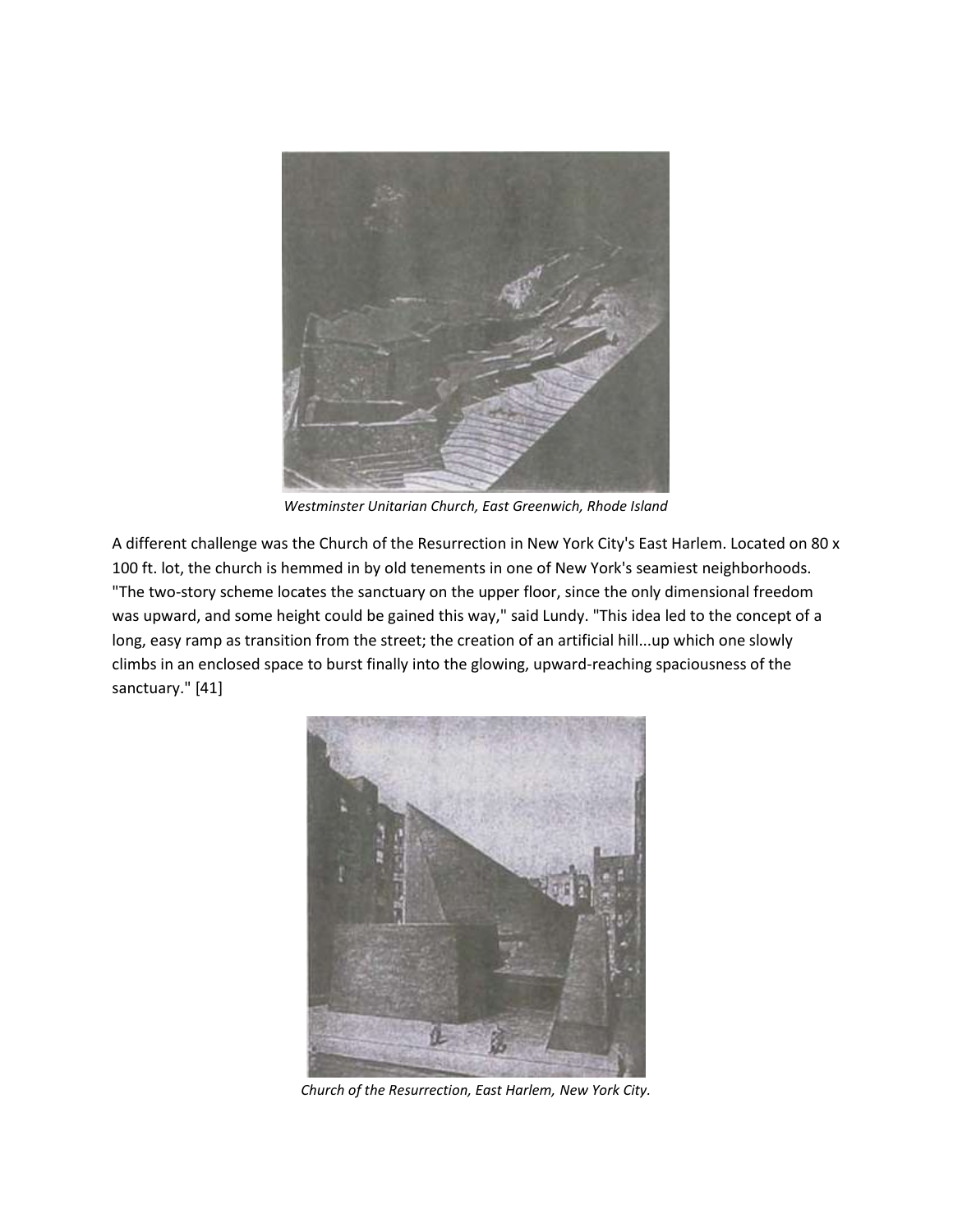Upon entering the Hartford Meeting House in Hartford, I am personally struck by the powerful simplicity of Lundy's design, which evokes in its own quiet way the same sense of awe that is present in the holiest shrines of other faiths. I have experienced a similar sense of the holy in certain medieval European churches and cathedrals.

This is not to suggest a comparable grandeur but rather a spirit that speaks to the essence of divine worship. One s not overwhelmed by the artistic creativity of a Michelangelo in his Sistine Chapel; nor is one struck by the stark simplicity of a traditional New England meeting house. Instead, the architect has presented a clear theological statement about the essentials of Unitarianism: a belief in an undivided God who is the source of all being.

Outside, a similar phenomenon takes place: the supporting piers each take a slightly different shape and size, yet each points towards that same single source beyond our complete comprehension. In traditional Christian architecture, steeples often taper to a single point, suggesting that there is but one path to Truth. The Unitarian Meeting House in Hartford suggests otherwise: There may be but one Truth, it says, but there are many paths to attaining it. Modern American Unitarianism, with its lack of creeds and openness to the influence of other faiths, is well represented by the theological symbolism of this unique building.

Architect Edwin Charles Lynn, while having mixed feelings about Lundy's Hartford design, nonetheless describes it as "an architectural masterpiece...[that] has been both a curse and a blessing to the congregation." [42] But, he adds:

*Even those members not particularly interested in architecture need to realize that they are meeting and worshipping in one of the outstanding religious structures of the past fifty years. The design is daring, creative, unique. [43]*

Apart from St. Joseph's [Roman Catholic] Cathedral, the Life Sciences building at Trinity College, and the Phoenix Mutual Insurance Company headquarters on Constitution Plaza, no other building constructed during the past thirty years in Hartford has the architectural distinctiveness of the Meeting House. Its location in a downward-sloping open meadow, some thirty feet lower than Bloomfield Avenue, with a wooded residential hillside in the background, provides the aesthetic background for a modern-day Thomas Cole landscape painting. Victor Lundy's daring architectural vision is, without a doubt, one of the finest examples of late twentieth-century church architecture in America.

\* \* \*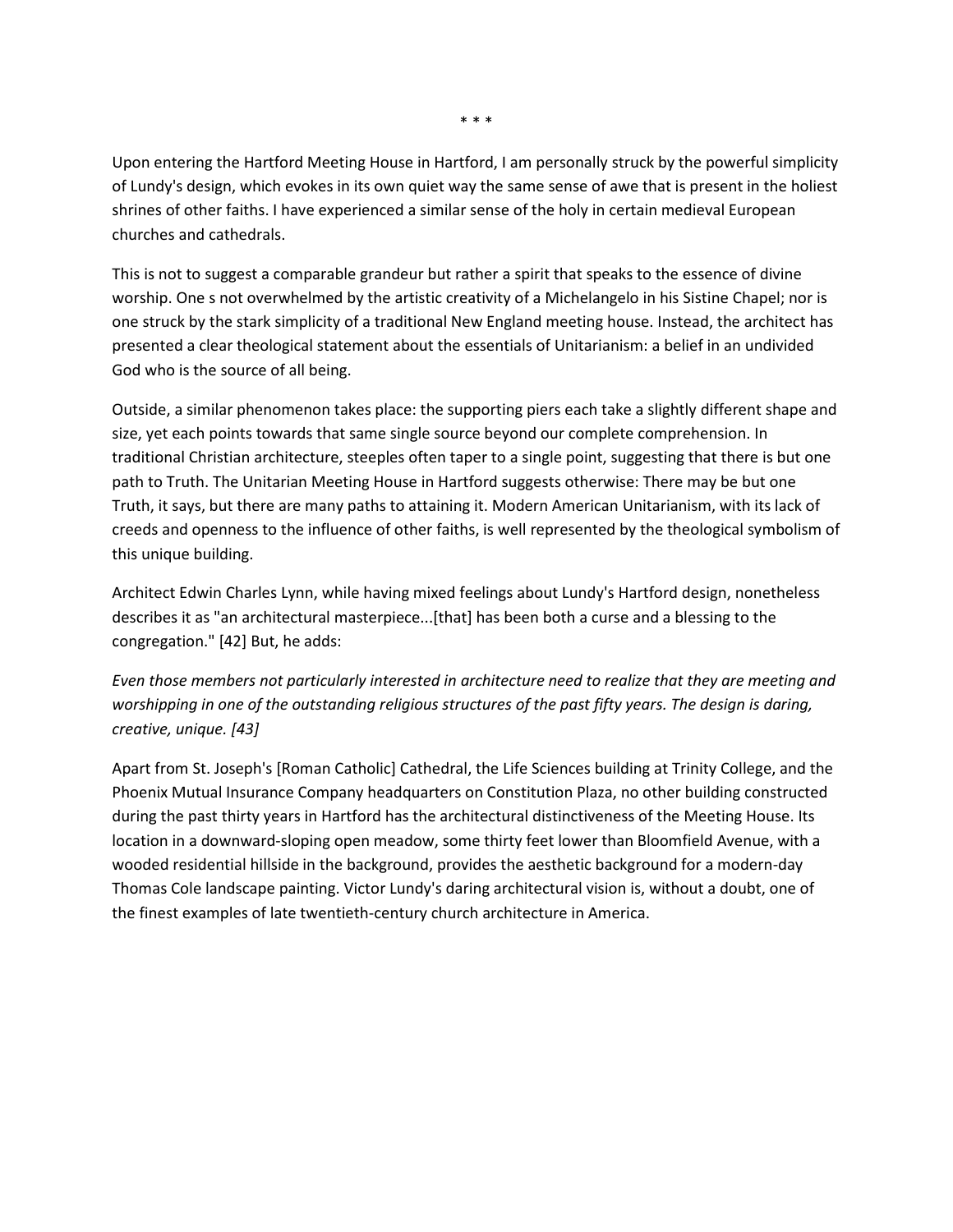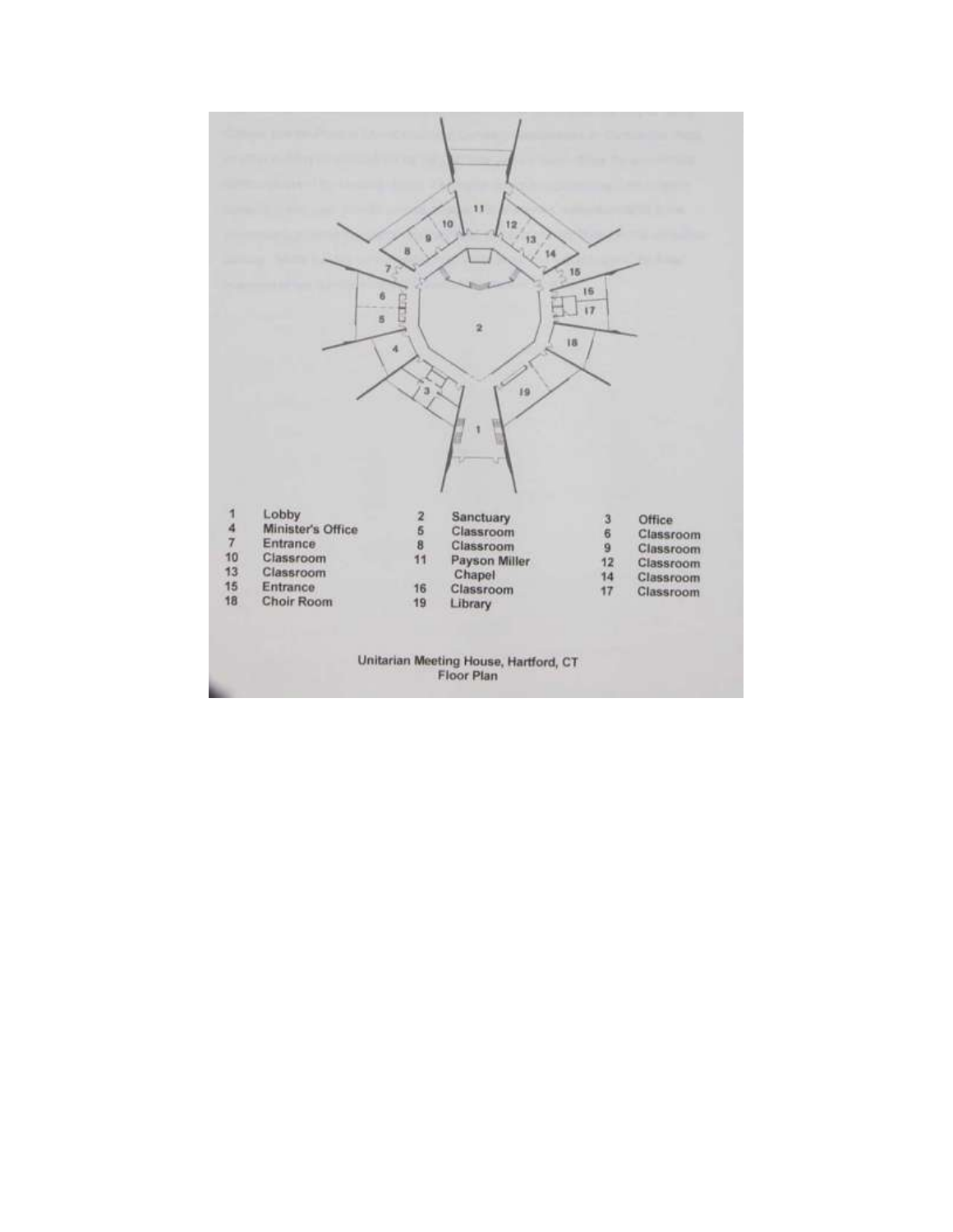### **Footnotes**

[1]. Between 1647, when Windsor residents signed the "Windsor Creed-Covenant," until 1818, when the State of Connecticut adopted a new constitution, it was the practice of each town to be responsible for supporting the ordained Puritan (i.e., Congregational) minister(s) within its borders. Originally, each town organized a religious society, which in turn provided financial support for a church. While only baptized adult males were eligible for voting membership in the church, every adult in the community was required to pay taxes to support the society. As Connecticut (and New England) became more religiously diverse, however, arrangements were made to accommodate Baptists, Anglicans, Presbyterians, etc., by allowing them to stop supporting the local Congregational society if they could obtain a certificate proving that they were supporting another church. This practice persisted until 1818, when the new constitution failed to provide any special privileges for Congregationalism, thus opening the way for completely voluntary support for all Christian sects (and, later, other religions).

[2]. Unitarianism is among the most liberal forms of Protestantism (cf. Quakerism, Universalism). Although its theological origins can be traced to the Arianism of the Early Church, modern Unitarianism is a product of the anti-Trinitarian movement in sixteenth-century Poland, Hungary, and Transylvania that later found its way to England and America. American Unitarianism began with opposition to the Great Awakening among those eighteenthcentury Massachusetts Congregationalist clergy who were inclined toward an Arminian interpretation of the relationship between the divine and the human (i.e., who affirmed some role for human choice in the process of salvation). Although its name implies only a rejection of Trinitarianism, contemporary American Unitarianism is essentially "the impulse to reject dogma in favor of free inquiry; to bring to bear the forces of reason in making religious judgments, while not necessarily denying the reality of supernatural forces; to be suspicious of religious authority that conflicts with individual reason; to replace a preoccupation with the metaphysical aspects of theology with an orientation toward living rightly and doing good in this world; and to exhibit an optimistic stance toward the possibilities of transforming the world into a saner and more humane place through the development of human potential by education, self-cultivation, and a beneficent social environment." Williams, "Unitarianism and Universalism," 579.

## [3]. Chapman, "`One God in One Person Only, "' 10-93, passim.

[4]. The Rev. William Ellery Channing (1780-1842), pastor of Boston's Federal Street Church between 1803 and 1842, was widely regarded as the spiritual leader of nascent American Unitarianism. Channing's 1819 sermon "Unitarian Christianity" succinctly stated the beliefs of his liberal colleagues who rejected Calvinism--which argues that man has no choice in his salvation since God arbitrarily chooses whom to save and whom to damn--in favor of Arminianism (see note 2); they also rejected the fourth-century conciliar Doctrine of the Trinity, which declares that the Godhead consists of three distinct "Persons" (i.e., Father, Son, Holy Spirit). More than any other single document, "Unitarian Christianity" led to the schism, in 1825, of New England Congregationalism into competing Unitarian and orthodox factions, with the founding of the American Unitarian Association. In 1961 the American Unitarian Association merged with the Universalist Church of America to form the Unitarian Universalist Association of North America.

### [5]. Chapman, 7-9.

[6]. Between 1813 and 1817, a schism occurred in the eastern Connecticut town of Brooklyn that pitted supporters of the senior minister, Dr. Josiah Whitney, against the junior pastor, the Rev. Luther Willson, who openly rejected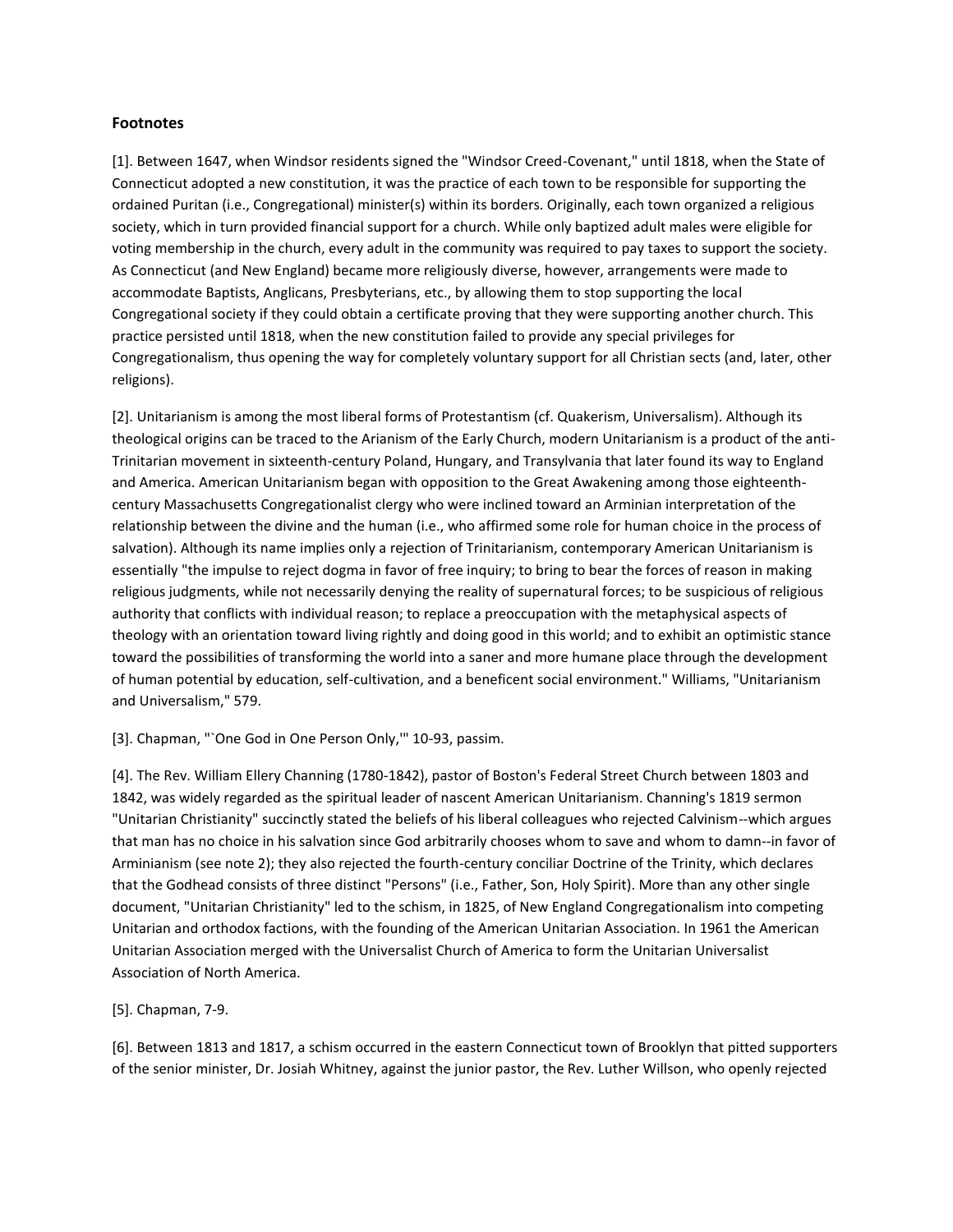the Doctrine of the Trinity. By 1821 the Brooklyn congregation had split into rival Unitarian and orthodox (i.e., Trinitarian) religious societies, with the former acquiring the Society's property.

[7]. Rev. May was settled as pastor of the Brooklyn church on Nov. 5, 1823, and served until 1836. An early agent for the American Unitarian Association who set about planting the seeds of Unitarianism in the Northeast, largely through the distribution of religious tracts and books, Rev. May would later become nationally known as an abolitionist and advocate for American Indian reform. In 1833 Rev. May was the only clergyman to publicly support Prudence Crandall, a Quaker schoolmistress, who had set up a short-lived school in nearby Canterbury that admitted Negro girls. When the Connecticut General Assembly enacted legislation outlawing such schools, Crandall openly violated the law, was tried, convicted, and jailed.

[8]. Unitarian Society of Hartford, Profile.

[9]. Lundy had previously used steel cables in a church building, at St. Paul's Lutheran Church in Sarasota, FL (1960). Working within tight budgetary restrictions, the plan is "straightforward, and the congregation faces a barren, concrete wall. The pulpit and chancel are finished cleanly, with severely minimal furnishing and accoutrements. Dramatic contrast between bright light at the ends of the church and relative darkness in the central portion adds more drama to the building...contrasting sharply with the starkness of the detailing" (Chang, Ching-Yu, "Lundy, Victor A[lfred]," in Emanuel,Contemporary Architects, 489).

[10]. Brett, Connecticut Yesterday and Today, 109.

[11]. Richards, Who's Who in Architecture: From 1400 to the Present, 170; Ransom, Biographical Dictionary of Hartford Architects, 68-69; Withey and Withey, Biographical Dictionary of American Architects (Deceased), 359. According to the Witheys, Lafever's fame rests on several splendid Gothic Revival churches in Brooklyn, NY, outstanding examples of which were First Unitarian, dedicated as the Church of the Saviour (1841); Holy Trinity (1844-47), considered by many his architectural masterpiece; and Pierpont Street Baptist (1843-44). Although Ransom noted that Lafever was active in Hartford, providing interior alterations to South Congregational Church (1853), and designing the Pearl Street Congregational Church (1851-1898), he seems unaware that Lafever was architect of the Church of the Saviour.

[12]. Meyer, Hartford Unitarianism, 9.

[13]. Meyer, 10.

[14]. Letter from Joseph Harrington to ??????, mm/dd/yy.

[15]. Meyer, 12.

[16]. That building was demolished in 1892 and replaced by the present structure in 1898 (Andrews and Ransom, Structures and Styles, 150).

[17]. Meyer, 19.

[18]. Meyer, 20.

[19]. The St. Cecilia Club gave concerts at Unity Hall two or three times a year; the well-known contralto Ruth Thayer Burnham gave a series of lecture recitals there in 1897; the pianist Franz Xaver Scharwenka gave "a brilliant program" on March 23, 1891 and again on April 3, 1894; Polish virtuoso Ignace Paderewski played at Unity Hall on Feb. 8, 1892, less than a year after his American début at New York's Carnegie Hall; the Musical Club of Hartford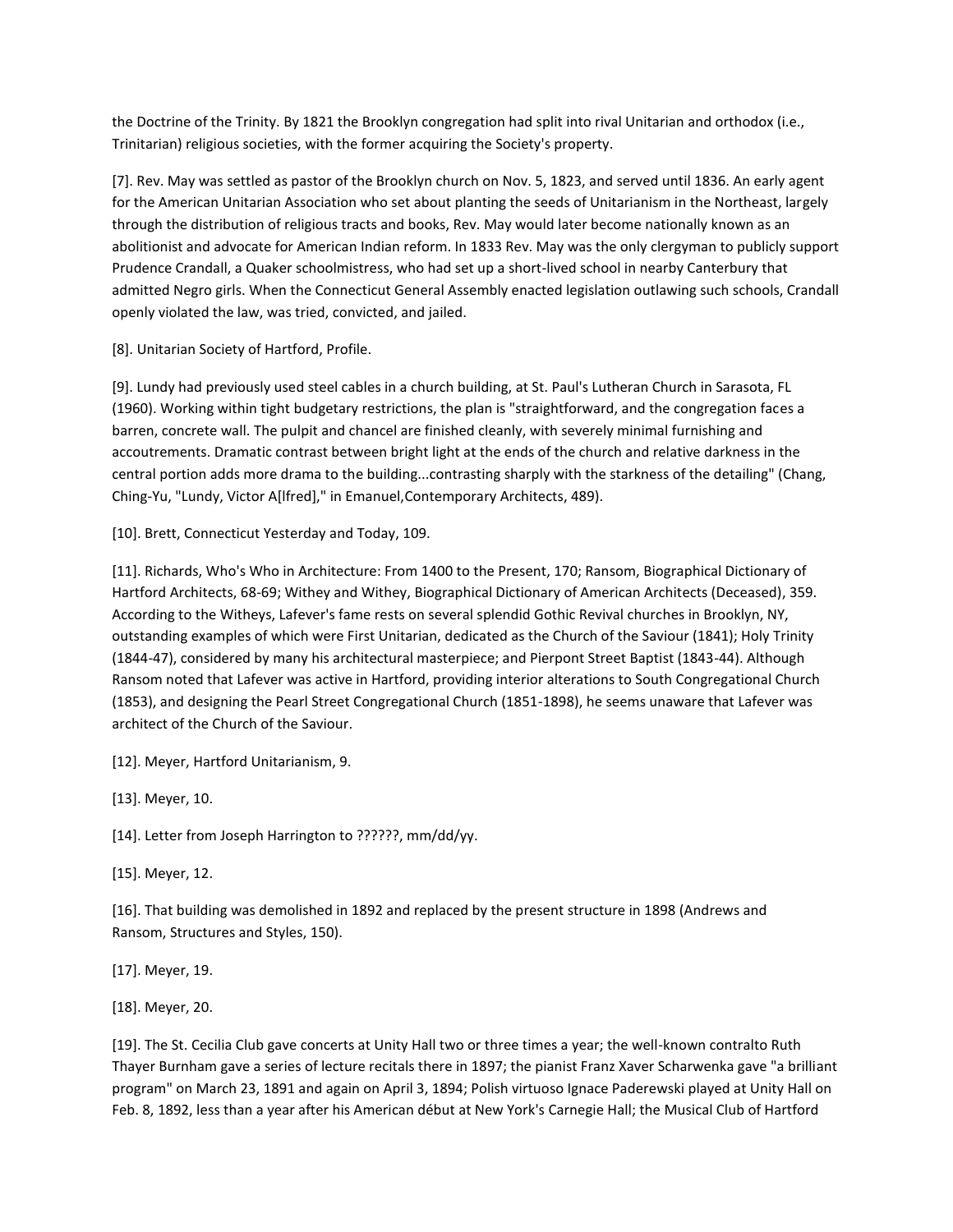gave semi-yearly concerts there beginning in 1893; Boston Symphony Orchestra conductor Arthur Nikisch played the piano with the Kneisel Quartet for a Memnon Club concert; Helen Keller lectured around 1901; the celebrated German pianist Adele aus der Ohe played on March 30, 1887; the noted American composer and pianist Edward McDowell made his only Hartford appearance there on March 11, 1898; and the French baritone Charles Gilbert sang recitals in both 1898 and 1899. Johnson, Musical Memories of Hartford, 83-4, 96, 212-3, 221, 230, 247, 257, 269, 273, passim.

[20]. Hartford Architecture, Volume One, 125.

[21]. Burr, "Inventory of Unitarian Church Records in Connecticut," x.

[22]. "1956 Report to the Church Council," 17-18.

[23]. Although Congregation Ados Israel no longer occupies the Pearl Street Meeting House, the building still stands.

[24]. This parcel once belonged to Anna Watkinson Wells, wife of James H. Wells, who negotiated with the Rev. Samuel Joseph May to bring Unitarianism to Hartford. On April 30, 1830, Wells, Hezekiah Huntington, Plowden Stevens, Jonathan Goodwin, C. M. Emerson, Henry Seymour, Joseph Sheldon, Edward Watkinson, and O. E. Williams formed the Hartford Unitarian Association. Throughout the 1830s the American Unitarian Association sent missionary preachers to Hartford but there was insufficient support to establish a church until the middle of the next decade. Finally, on July 27, 1844, Wells, Seth Saltmarsh, Charles Olmsted, Giles Olmsted, and Timothy M. Allyn signed the "Declaration of Faith" that established the First Unitarian Congregational Society of Hartford.

[25]. Profile.

[26]. The "eyebrow" skylights were dropped from the final plans.

[27]. "New Ideas of Victor A. Lundy," 119-120.

[28]. Around 1970, a completely adhered first-generation rubber roof was installed. When that proved unsatisfactory, a loosely applied, single-membrane rubber roof was tried. This too proved unsatisfactory. To date, the best solution has been the EPDM single-membrane roof, loosely laid over the boards, which was designed by architect Roy Cook and installed in 1984.

[29]. Letter from Victor Lundy to Matthew J. Reiser, March 12, 1965.

[30]. Although Reiser's bid was \$569,000, he was paid only \$537,875. Unsuccessful bids ranged as high as \$814,400. Among those participating in the groundbreaking ceremony was Cleora Miller, widow of the Rev. Payson Miller, who died on Oct. 28, 1962. Rev. Miller is memorialized in the Payson Miller Chapel. Hartford Times, photo caption (March 23, 1963), 5.

[31]. Letter from Garland Pass to the President of Austin Organs, Inc., Nov. 6, 1964.

[32]. First Unitarian Congregational Society of Hartford, "Order of Worship for the Dedication of the New Meeting House," Dec. 6, 1964.

[33]. Meyer, 83.

[34]. Emanuel, Contemporary Architects, 488.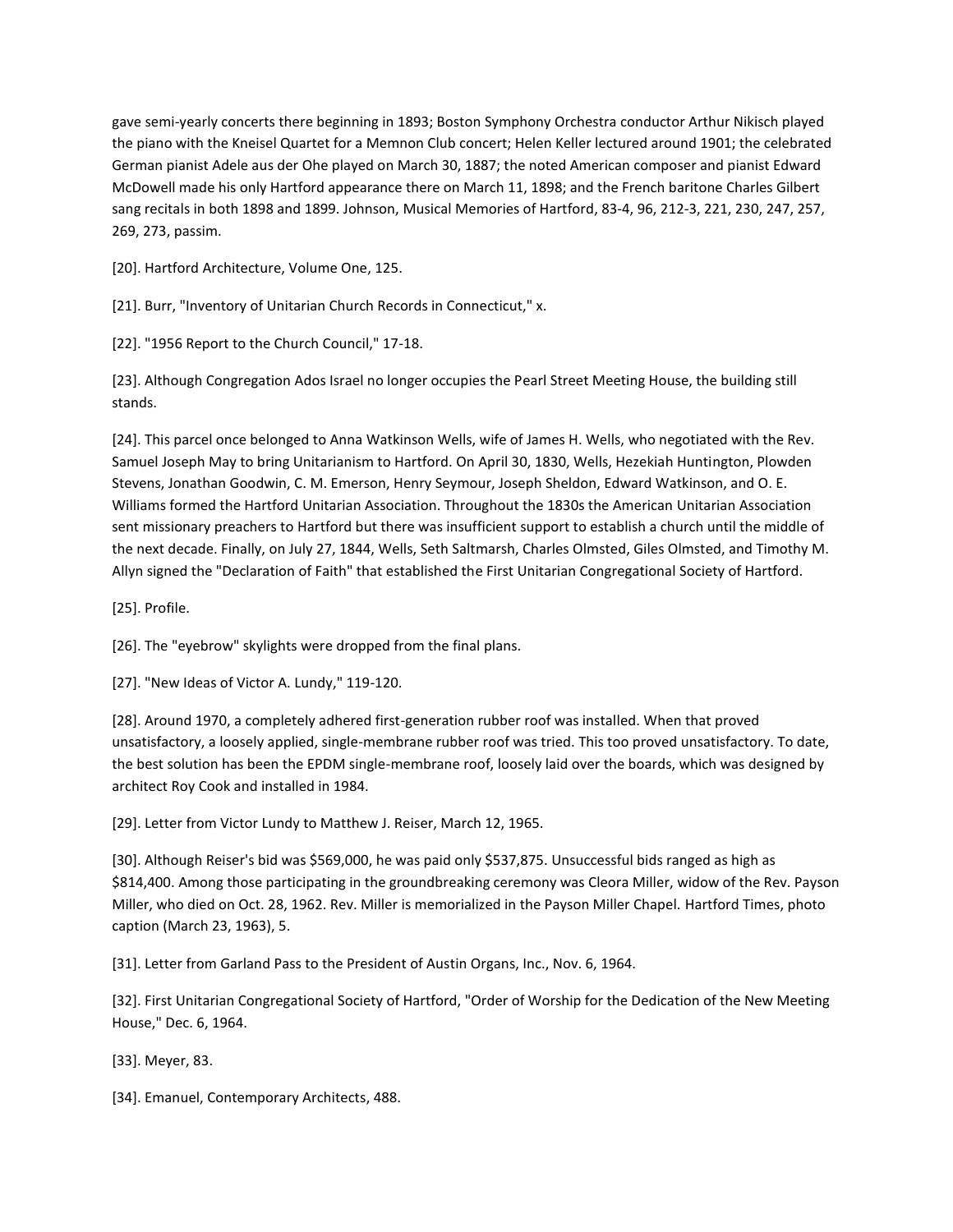[35]. Ransom, Biographical Dictionary of Hartford Architects, 71.

[36]. Emanuel, 488.

- [3]. Emanuel, 489.
- [38]. "New Ideas of Victor Lundy," 105.
- [39]. "Church Under a Great Tent," 77.
- [40]. "New Ideas of Victor Lundy," 107, 109, passim.
- [41]. "New Ideas of Victor Lundy," 117.
- [42]. Lynn, [architectural consultant's report, 7].

[43]. Lynn, [7]

## **Bibliography**

Abercrombie, Stanley, "Monumental Suspense: United States Tax Court, Washington, D.C.," in Progressive Architecture (July 1976): 52-59.

Andrews, Gregory and Ransom, David F., Structures and Styles: Guided Tours of Hartford Architecture (Hartford: Connecticut Historical Society, 1988)

Berkeley, Ellen Perry, "Sculpture in Space," in Architectural Forum (April 1971): 46-51.

Brett, John Alden (comp. & ed.), Connecticut Yesterday and Today: Celebrating Three Hundred Years of Progress in the Constitution State (Hartford: John Brett Co., [1935])

Burr, Nelson R., "An Inventory of Unitarian Church Records in Connecticut" (unpublished MS, Connecticut State Library, 1941)

Chapman, W. Robert, "`One God in One Person Only': Unitarianism Challenges the Connecticut Standing Order, 1800-1820" (Senior Thesis, Trinity College, 1991)

"Church Under a Great Tent," in Architectural Forum (July/Aug. 1970): 76-81.

Emanuel, Muriel (ed.), Contemporary Architects (New York: St. Martin's Press, 1980)

First Unitarian Congregational Society of Hartford, "Church Planning Committee, 1956 Report to the Church Council."

[First Unitarian Congregational Society of Hartford], First Unitarian Congregational Society, Hartford, 1844- 1944 (Hartford, 1944)

Hartford Architecture Conservancy, Hartford Architecture, Volume One: Downtown ([Hartford:] Hartford Architecture Conservancy, c1978)